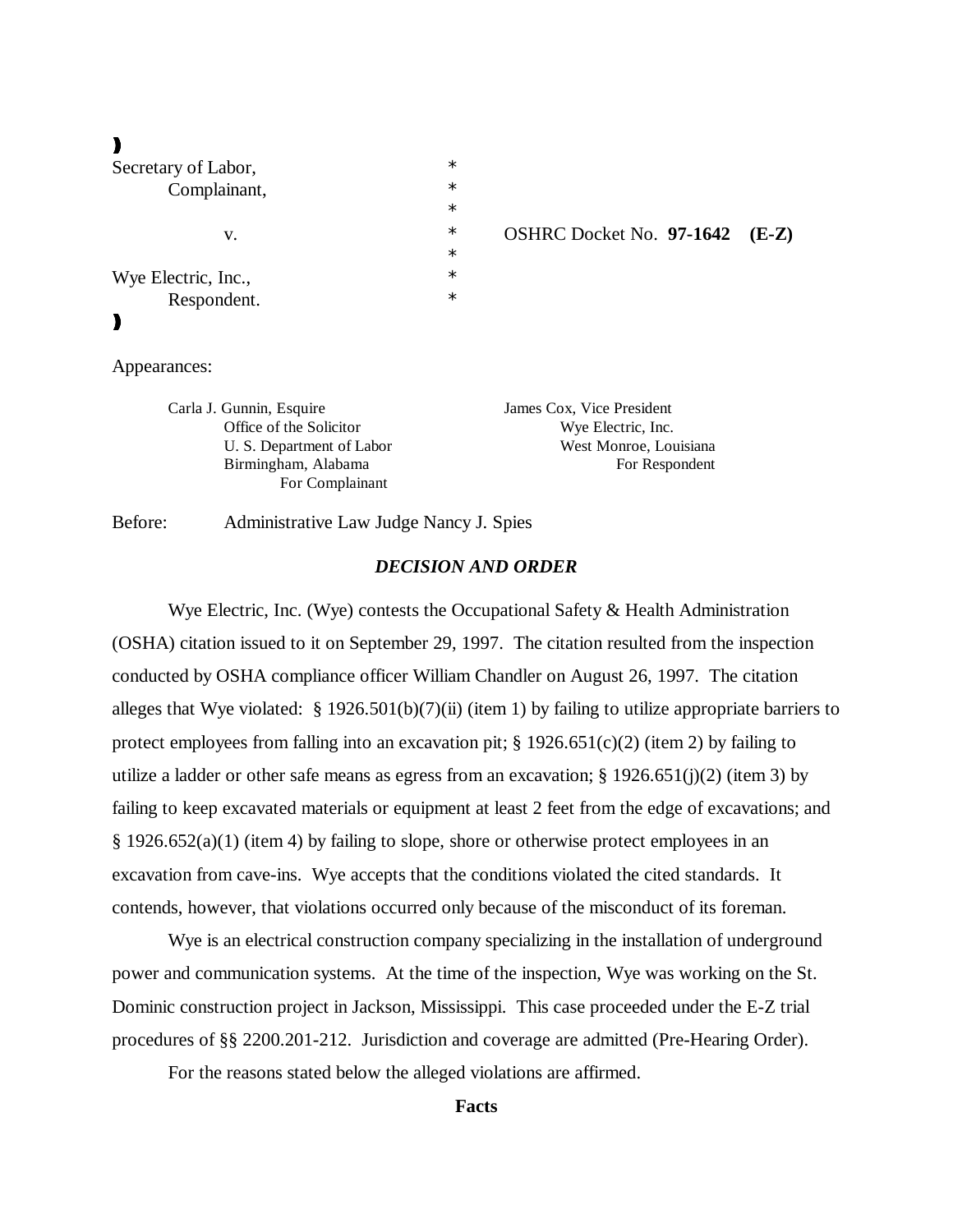## Exceptionally unstable soil

The parties agree that the soil in which Wye's employees worked was unstable. The site had previously held a gasoline filling station with "old fuel tanks and pollution" (Tr. 102). Wye's president Robert Young did not like to dig on the site. As Young explained (Tr. 107):

> I had seen the site when they excavated it out . . . . I didn't like the site or the way it was backfilled or the things that had gone on whenever they moved the old service station . . . . they dug it out and then they dumped some -- a bunch of old trucks of different kinds of material in there -- and ran over it with a bulldozer and went off and left it.

The soil was composed primarily of sand and clay fill and was properly classified as Type C soil (Exh. C-19; Tr. 19).

#### The Excavation

 As Wye uses the term, "trenches" are shallow ditches into which the electrical cable is laid (Tr. 114). "Trenches" are usually no more than 4 feet deep. Employees rarely enter "trenches," which constitute most of Wye's excavations. "Holes," on the other hand, may be classified as pits which are dug more deeply to accommodate precast manholes (Tr. 114, 118). Precast manholes measured 4 feet by 4 feet by 6 feet. At the site, Chandler measured the depth of the of the "hole" and found that it ranged from  $6\frac{1}{2}$  to 7.2 feet. As stipulated from the citation:

> Employees [were] working near a 7 foot deep by 10.5 to 13 foot wide by 26.5 foot long excavation, with side slopes ranging from 53 to 84 degrees.

The excavation had been opened 3 days prior to the inspection. Water was standing at the base of the "hole" (Exh. C-19; Tr. 14, 63). Employees entered the "holes" to spread and level the gravel prior to placing the manhole, removing the lowering chain, and connecting the conduit (Tr. 77, 89).

## **Citation 1**

## **Item 1: § 1926.501(b)(7)(ii)**

The parties stipulate that there were no guardrails or other protections to prevent employees from falling into the pit dug to accommodate the manhole. The standard requires:

> Each employee at the edge of a well, pit, shaft, and similar excavation 6 feet (1.8 m) or more in depth shall be protected from falling by guardrail systems, fences, barricades, or covers.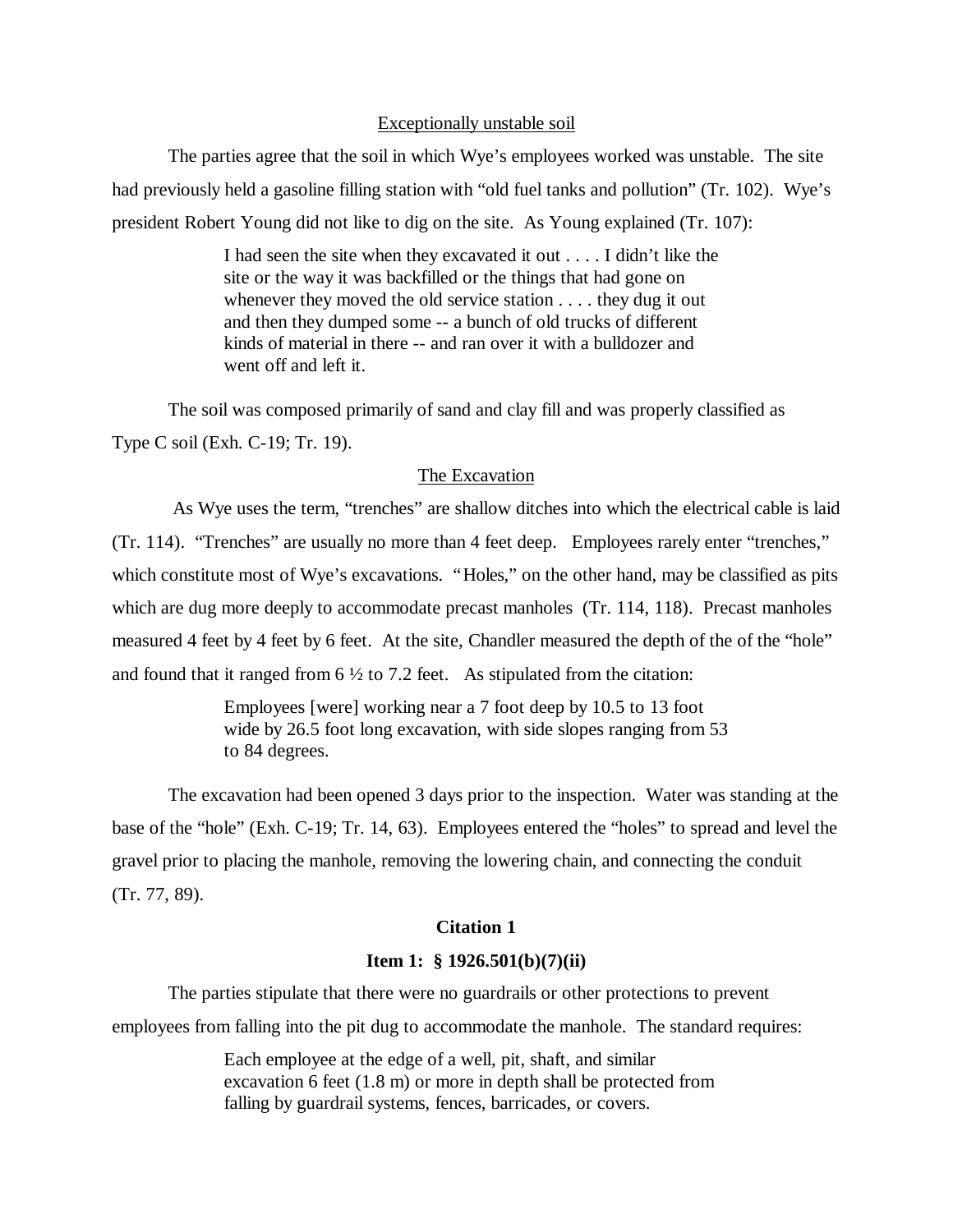Employee Mike Jacobs was leaning with his shovel at the edge of the 7-foot deep excavation pit (Exh. C-8; Tr. 67). Employees had also worked around the area before beginning to place the manhole. Wye's foreman, Tommy Cobb, had placed warning tape around the area on an earlier day. He considered this to be an appropriate barricade. Cobb removed the tape the morning of the inspection. Cobb had not placed the type of barricades or covers required by the standard to prevent falls into the excavation pit. The terms of the standard were violated.

## **Item 2: § 1926.651(c)(2)**

The parties stipulate that there was no ladder, ramp or other safe means of egress from the excavation at the 7-foot level. The standard requires:

> A stairway, ladder, ramp or other safe means of egress shall be located in trench excavations that are 4 feet (1.22 m) or more in depth so as to require no more than 25 feet (7.62 m) of lateral travel for employees.

To exit, an employee would have to "bend over and touch the ground and pull himself out" of the excavation (Tr. 30). The terms of the standard were violated.

## **Item 3: § 1926.651(j)(2)**

The parties stipulate that the spoil pile of excavated materials or equipment was at the

edge of the excavation. The standard provides that:

Employees shall be protected from excavated or other materials or equipment . . . by placing and keeping such materials or equipment at least 2 feet (.61 m) from the edge of excavations, or by the use of retaining devices . . . .

The excavated soil was placed at the very edge of the excavation and was piled up in large clumps of soil which overhung it. The soil had begun drying out (Tr. 14). The videotape shows portions of the spoil pile rolling back into the excavation (Exh C-19; Tr. 19, 31). The conditions violated the terms of the standard.

## **Item 4: § 1926.652(a)(1)**

The parties agree that there was no protective system for the excavation, which under

§ 1926.652(a), would require sloping or shoring. The standard provides:

Each employee in an excavation shall be protected from cave-ins by an adequate protective system . . . .

The conditions of the excavation justify the assessment of Wye's president that he "was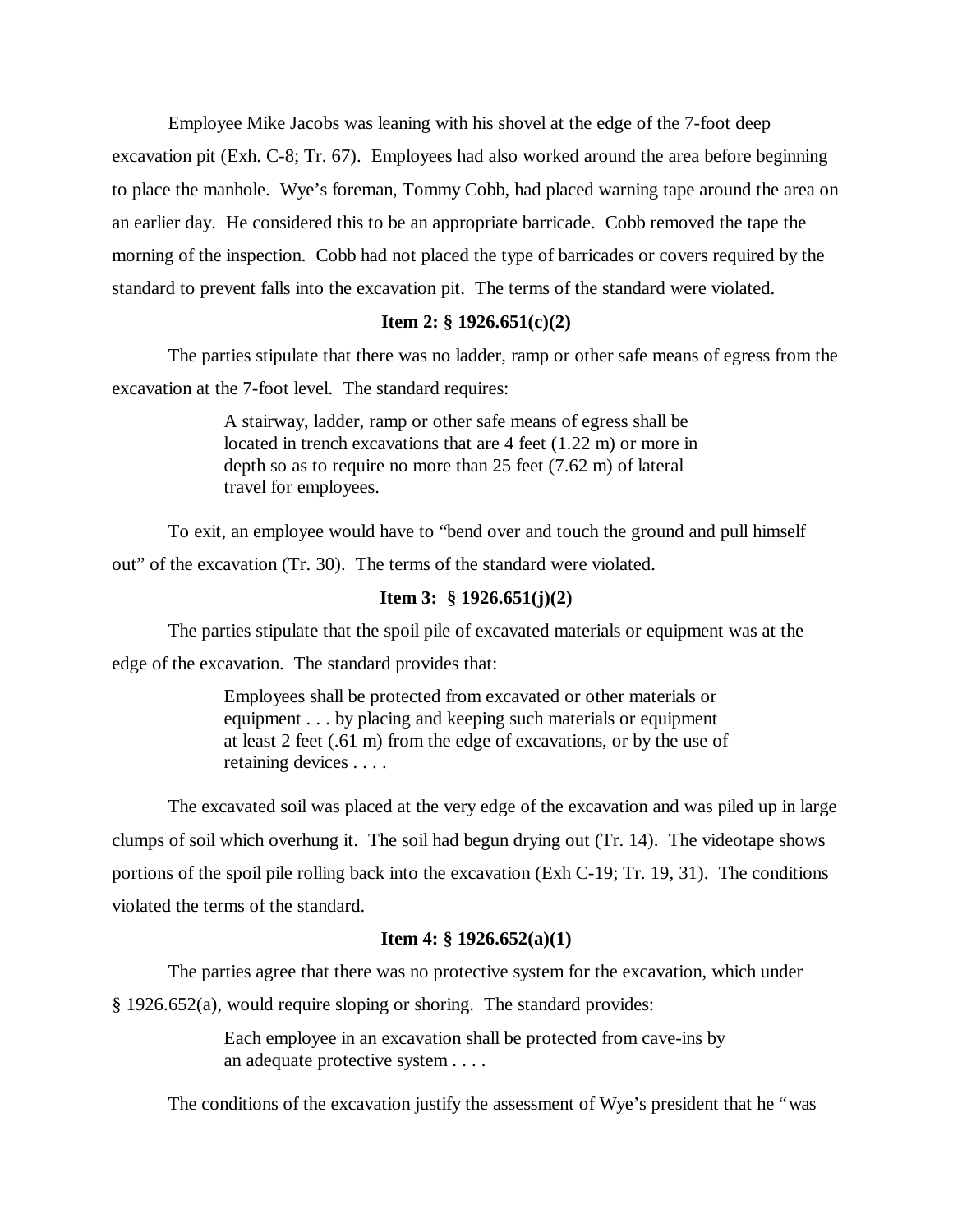especially concerned about cave-ins" at the site (Exh. C-19; Tr. 103). The conditions violated the standard.

The four standards apply to the cited conditions. Exposure is admitted. The knowledge of foreman Tommy Cobb, a supervisor with safety responsibility for his crew, is properly imputed to Wye (Tr. 94, 118). *See Pride Oil Well,* 15 BNA 1809, 1814 (No. 87-692, 1992). The Secretary has established the asserted violations. The probable result of an accident was serious bodily harm or death. The violations are serious.

## **Employee Misconduct Defense**

Once the Secretary proves the violation, unless the employer establishes a defense, the violation will be affirmed. Here, the crux of Wye's employee misconduct argument is that its foreman ignored its instructions on how to perform the work safely.

Some weeks before the inspection, a section of earth fell into Cobb's excavation at the St. Dominic worksite. In an unusual step for them, Wye's president Robert Young and vicepresident James Cox made a special trip to Jackson to visit the site. There, they met with foreman Cobb to advise him how to work at this "bad site" (Tr. 103).

Young instructed Cobb on the slope to use for the excavation and on where to place the spoil pile. Young approved of Cobb's suggestion to rent a trackhoe to have a greater flexibility for excavating and for storing the spoil pile. Cobb testified that he followed Young's instructions until the Saturday before OSHA's inspection. At that time, he was "in a hurry to get home." He made a conscious decision to do the work a faster way, ignoring Young's instructions (Tr. 60- 62). Wye claims that it meets the employee misconduct defense.

In order to establish an employee misconduct defense, an employer must prove that:

(l) it had work rules designed to prevent the violation; (2) the work rules were adequately communicated to its employees; (3) it took steps to discover violations of those rules, and (4) it had effectively enforced the rules when violations were discovered. *E.g., Falcon Steel Co.,* 16 BNA OSHC 1179, 1193 (No. 89-3444, 1993).

#### *Work Rule -- Oral Instructions to its Foreman*

Wye had no written work rules aimed at the cited hazards (Exh. R-1). A work rule need not be in writing to meet the defense. Like a written rule, however, a verbal rule must be clear and must protect against the specific hazard addressed by the standard. *Gary Concrete*, 15 BNA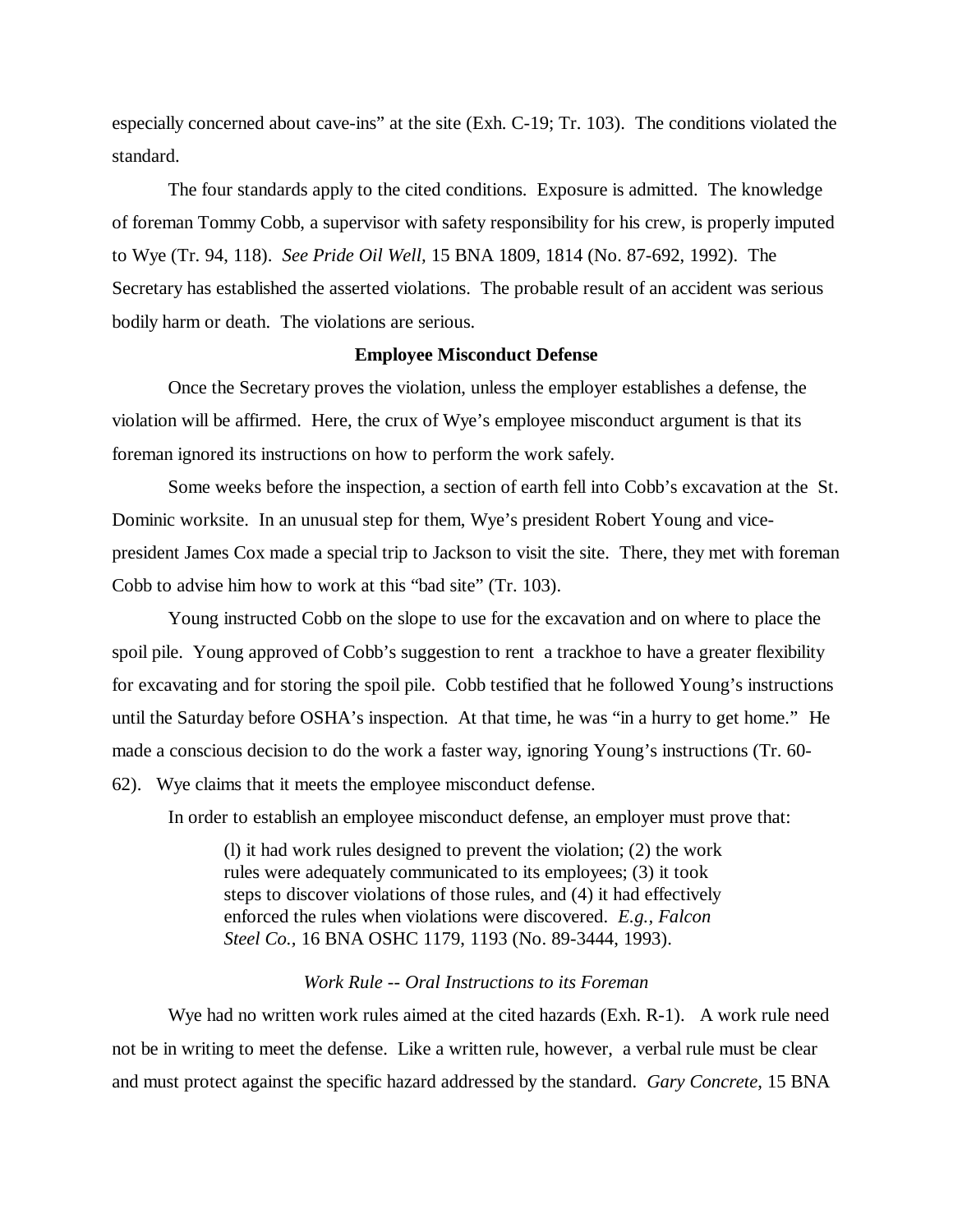OSHC 1051,1056 (No. 86-1087, 1991) (failure to establish work rules designed to prevent the violation defeats defense); *Beta Constr.,* 16 BNA OSHC 1435, 1444 (No. 91-102, 1993).

(Item 1, barricades): At the worksite meeting, Young instructed Cobb that he should try to backfill the excavation each day. If he could not, Cobb needed to have it "barricaded off because there was a lot of traffic in that area and a lot of pedestrian traffic going on around" (Tr. 104). Cobb interpreted this to mean that when he left the excavation open, as he did here for 3 days, he should place red warning tape around the open area (Tr. 66).

Actual barricades or covers, not warning tape, are required to prevent employees from physically falling into the "hole." Either Cobb misinterpreted Young's vague instruction and put up tape, or he properly interpreted what Young had in mind. In either event, Young's oral instruction does not meet the first requirement of the defense, *i.e.,* specificity in a work rule designed to prevent the hazard. Item 1,  $\S$  1926. 501(b)(7)(ii), is affirmed.

(Item 2, ladder): Wye claims that if Cobb properly sloped the excavation, as Young instructed, employees would not need a ladder for access into and out of the excavation. This argument misses the point. Wye lacked a specific work rule relating to use of ladders in excavations. Wye's employee misconduct defense for item 2 fails to meet the defense's first element. Item 2,  $\S$  1926. 651(c)(2), is affirmed.

(Item 3, spoil pile): Cobb testified that at the jobsite meeting Young instructed him regarding placement of the spoil pile (Tr. 60-61):

> [T]o keep it back far away from the ditch as possible, which would utilize the reach of the trackhoe. . . . probably in an excess of 10 to 15 feet from the hole with the trackhoe.

Cobb claims that he followed this instruction, except for the excavation which OSHA inspected (Tr. 61). Here, Wye's work rule was specific and would have eliminated the hazard to which the standard is directed. Since the first element of the defense is met, the second element will be examined for item 3.

(Item 4, sloping): Young advised Cobb that the excavation should be dug out to a 2 to 1 slope. He may also have told him that it was permissible to bench the wall at 4 feet, and then slope at a 2 to 1 angle. Either instruction complies with the standard and meets the first element of the employee misconduct defense (Tr. 41-42).

*Communication of Work Rule*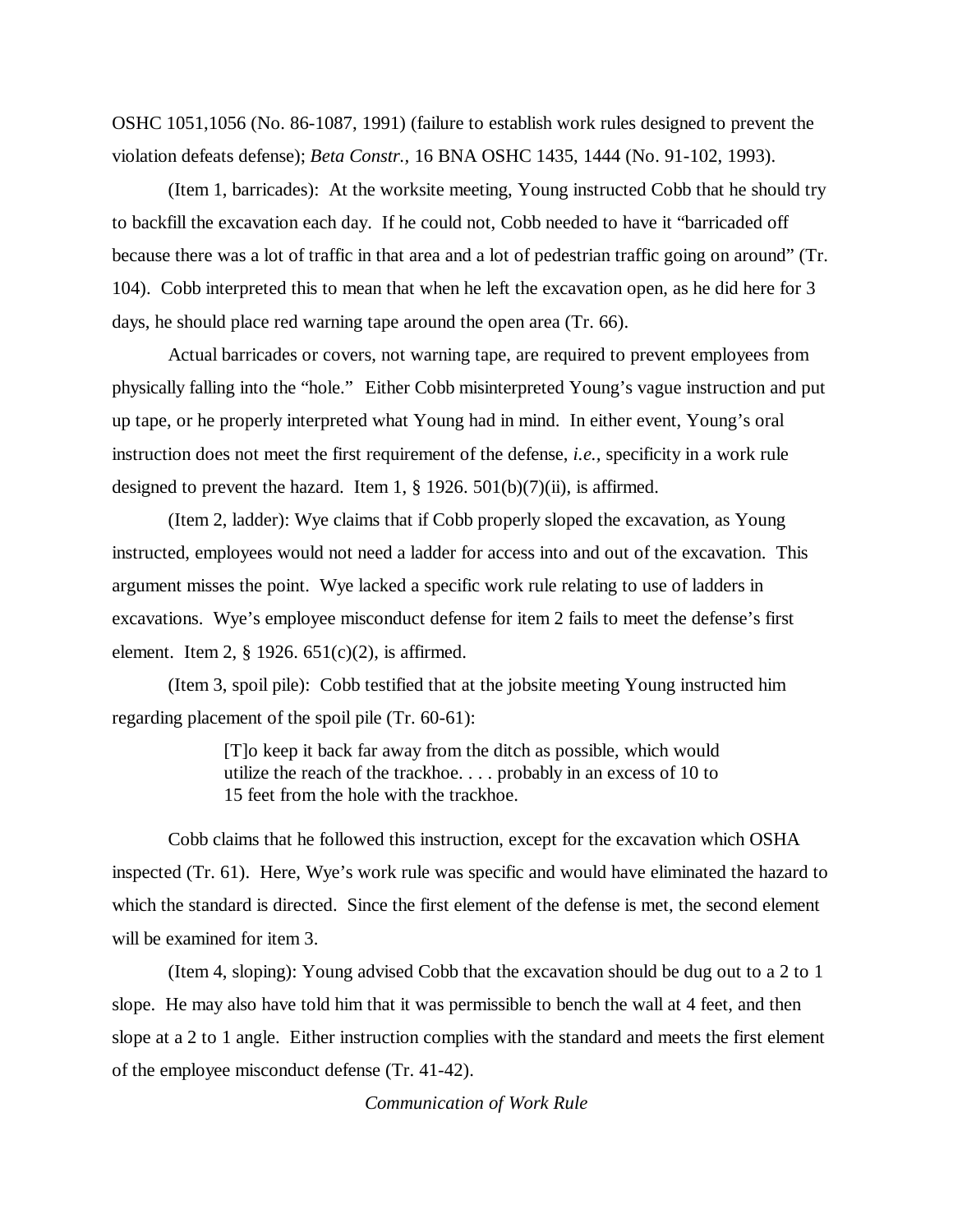Initially in analyzing this element of the defense, it is significant that Wye's supervisor engaged in the misconduct. A supervisor's misconduct is "strong evidence that the employer's safety program was lax." *Baytown*, 15 BNA OSHC 1705, 1710 (No 88-2912, 1992). To prevail, Wye must overcome this "strong evidence." In Wye's discussion regarding the spoil pile and proper sloping of the excavation, Wye communicated the work rules only to the supervisor. Other potentially exposed employees were not included in the meeting nor did they share in the communication (Tr. 60, 92). A supervisor's behavior may limit the effectiveness of the work rule, especially of an oral workrule. *See Pressure Concrete*, 15 BNA OSHC 2011, 2017 (No. 90- 2668, 1992) (a supervisor's instruction to evacuate would be undercut by his failure to do so). Wye's foreman felt free to violate Wye's work rules. In fact, even at the time of the hearing Cobb considered that the "hole" was safe for him and his crew to enter.

By limiting dissemination of the work rule to the foreman, Wye failed to communicate to individuals who, while exposed to the hazards, lacked information intended for their protection. Neither work rule was sufficiently communicated to the appropriate employees. Thus, the employee misconduct defense fails. Items 3 and 4 ( $\S$ § 1926.651(j)(2) and .652(a)(1)) are affirmed.

#### *Steps to Uncover and Discipline Violations of the Work Rule*

Since Wye failed to meet the second element of the defense, nothing need be said regarding the defense's last two elements. It is noted, however, that as of the date of the hearing Cobb had not been disciplined for disobedience of the workrule. Cobb believed that he had not and would not be disciplined because, regardless of any OSHA citation, Wye understood that the excavation was actually safe (Tr. 63). Wye may intend to terminate Cobb for the safety infraction after "this [OSHA] matter was resolved" (Tr. 106). Delaying discipline could affect other employees who became aware of the company's inaction in the face of the violation of its work rule. It is questionable whether the last element of the defense could be met.

## **Penalty**

The gravity of the violations was high as demonstrated by the instability of the excavation and the nature of the violations. Three employees were exposed to the conditions at the bottom of the excavations for times varying from 10 to 20 minutes (Tr. 15, 77, 89). The Secretary properly credited Wye with a 25 percent reduction for good faith because of Wye's written safety